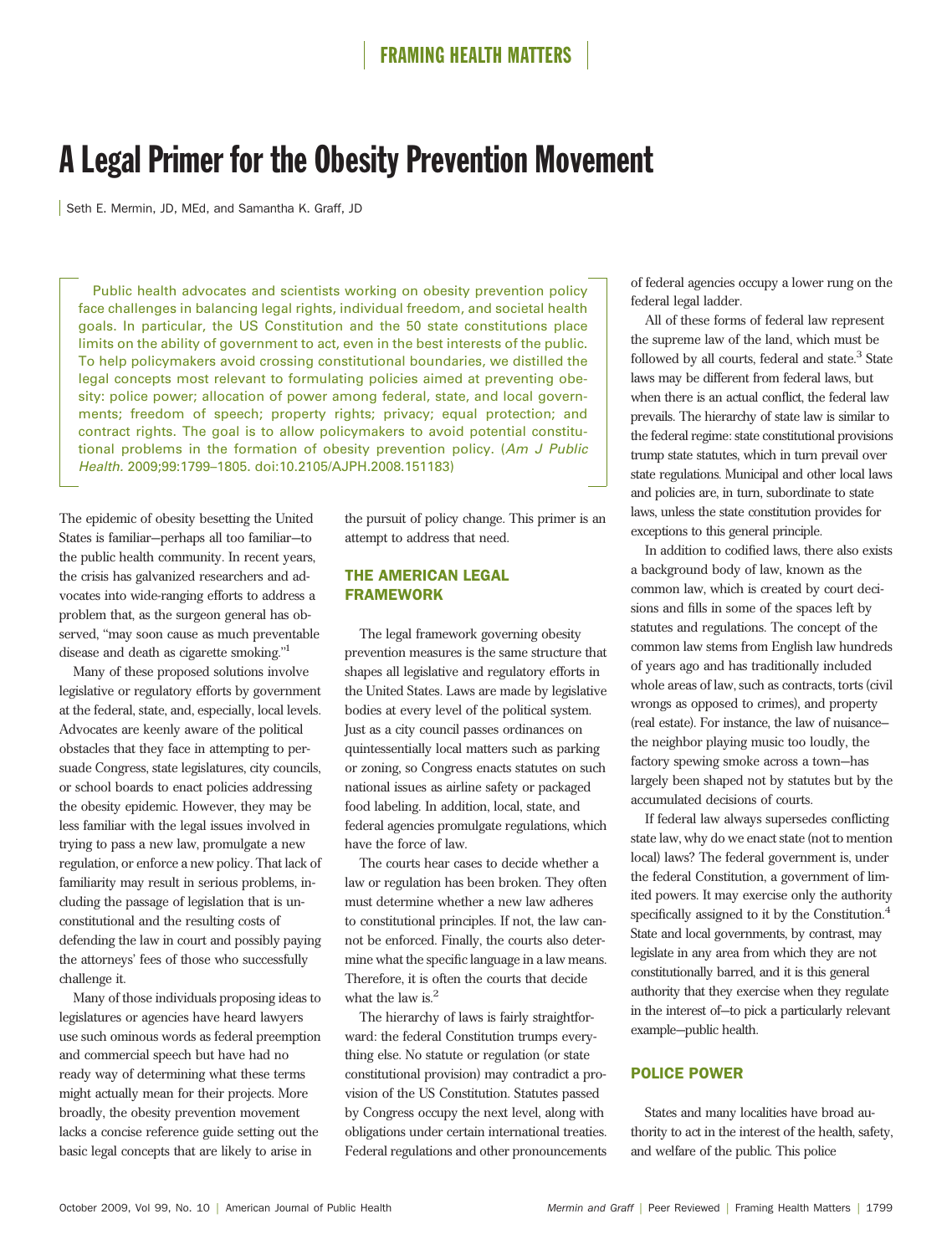power—which despite the name does not rest with police officers or departments—is what gives governments the ability to issue laws or regulations that address public health issues in general and obesity in particular. Indeed, protection of public health is a core exercise of the police power.5

State and local governments have used their authority under the police power to develop and enact measures to counter obesity, including requiring disclosure of the nutritional content of food served in restaurants; imposing restrictions on the advertising of junk food to children; mandating school nutrition and physical education programs; calling on schools to measure, monitor, and report students' body mass index; regulating the sale of junk food in schools; enforcing mixed-use zoning rules to encourage the dispersal of supermarkets and prevent the aggregation of fast food outlets; and improving opportunities and incentives for nonmotorized transportation, including safe routes to school.<sup>6</sup>

The federal government has in theory no such general police power, because the powers that Congress and the president may exercise are limited to those that are enumerated, or specified, in the US Constitution.<sup>7</sup> But enumerated powers—such as Congress's ability to regulate interstate and international commerce and to enact laws ''necessary and proper'' to carry out the powers vested in the federal government have been interpreted very broadly. So the federal government's exercise of its authority, including in the public health context, has become effectively as broad as that of the states.<sup>8</sup> For example, federal laws address nutrition labeling on packaged foods and the content of public school lunches.<sup>9</sup>

Although the government's authority to enact and enforce laws is broad at the local, state, and federal levels, it is not unlimited. The US Constitution and states' own constitutions restrict the police power (and the power to regulate commerce) in important ways. The 2 basic types of limitation involve the structure of government and the rights of individuals.

### LIMITS ON STATE AND LOCAL AUTHORITY

The US Constitution allocates authority between the federal government and the states.

All powers that are not specifically assigned to the federal government are reserved to ''the States . . . or the People.''10 State governments have little if any authority, however, in areas reserved for the national government.

State constitutions, in turn, may provide specific powers to localities.<sup>11</sup> But these local governments are constrained in their exercise of the police power when local laws conflict with the laws of the state or federal government. The general rule for such conflicts is that the higher level of government prevails. The limitation on local authority also comes into play even when there is no conflict, if the relevant constitution reserves the policy area to the higher level of government—as, for example, with the federal government's exclusive regulation of patents, bankruptcy, and foreign affairs.<sup>12</sup>

#### Preemption

As a general matter, federal law prevails over contrary state (or local) law.13 This outcome stems directly from the Supremacy Clause of the US Constitution, which establishes that federal law—whether the Constitution, congressional enactments, or agency regulations—is ''the supreme law of the land."<sup>14</sup> The rationale for the preemption of state law by federal law is to prevent, in areas of particular national import, the development of a patchwork of dissimilar local laws.

Federal preemption of state law. The federal government may exercise its supremacy over state and local government in several ways. First, if a federal law or regulation explicitly provides that no state may regulate in a given area, then any relevant state law is preempted and cannot be enforced. The same is true for any pertinent local law.15 This doctrine is known as express preemption.

For example, the federal Nutrition Labeling and Education Act of 1990 and its implementing regulations require that particular formats and type sizes be used for nutrition disclosures on most packaged foods.16 The act contains an express preemption provision that prohibits any state or local disclosure requirement that is different from the federal standards.17 As a result, no state could mandate that packaged foods display the number of calories in a larger font than other nutritional information.

When Congress expressly preempts state law, it often also includes a ''savings clause'' in the legislation providing that although certain types of state laws are preempted, other types are not. A broad savings clause may set a floor providing that relevant state laws are not preempted as long as they are more restrictive than the federal law. The federal law regarding the privacy of medical records contains this kind of savings clause.<sup>18</sup> A narrower savings clause may provide that state laws are not preempted as long as they apply a standard identical to the federal standard. A state (or city or county) might pass a law identical to a preexisting federal law to allow individuals—in addition to federal agencies—to enforce it in court. Federal laws governing packaged food labeling fall into this category.19

The second type of federal preemption is known as field preemption. Even where Congress has not spoken explicitly, if an area has been so comprehensively regulated by the federal government that Congress plainly intended not to leave room for states or localities to legislate, the whole field is said to be preempted. Immigration issues and employee benefits plans fall into the field preemption category. Most topics relating to childhood obesity do not.

A third type of federal preemption—conflict preemption—occurs when there is a conflict between federal and state or local law. When it is not possible for a regulated entity to comply with both a federal and a state mandate, then a court will find the state law invalid. Even in the absence of a direct conflict, the state law will be held preempted if it stands as an ''obstacle to the accomplishment and execution of the full purposes and objectives of Congress'' expressed in the federal law.<sup>20</sup> Therefore, because the National School Lunch Act specifically provides that private food service companies will handle à la carte lunch pro $grams<sub>1</sub><sup>21</sup>$  a state law banning the use of such companies would presumably be preempted.

Particularly in conflict preemption cases involving the exercise of states' police power, the US Supreme Court has traditionally expressed a strong presumption against preemption, permitting invalidation of state law only when ''that was the clear and manifest purpose of Congress."<sup>22</sup> This principle has frequently been invoked (and sometimes followed), particularly when public health or safety has been at issue.<sup>23</sup> Its practical effect—in view of the many decisions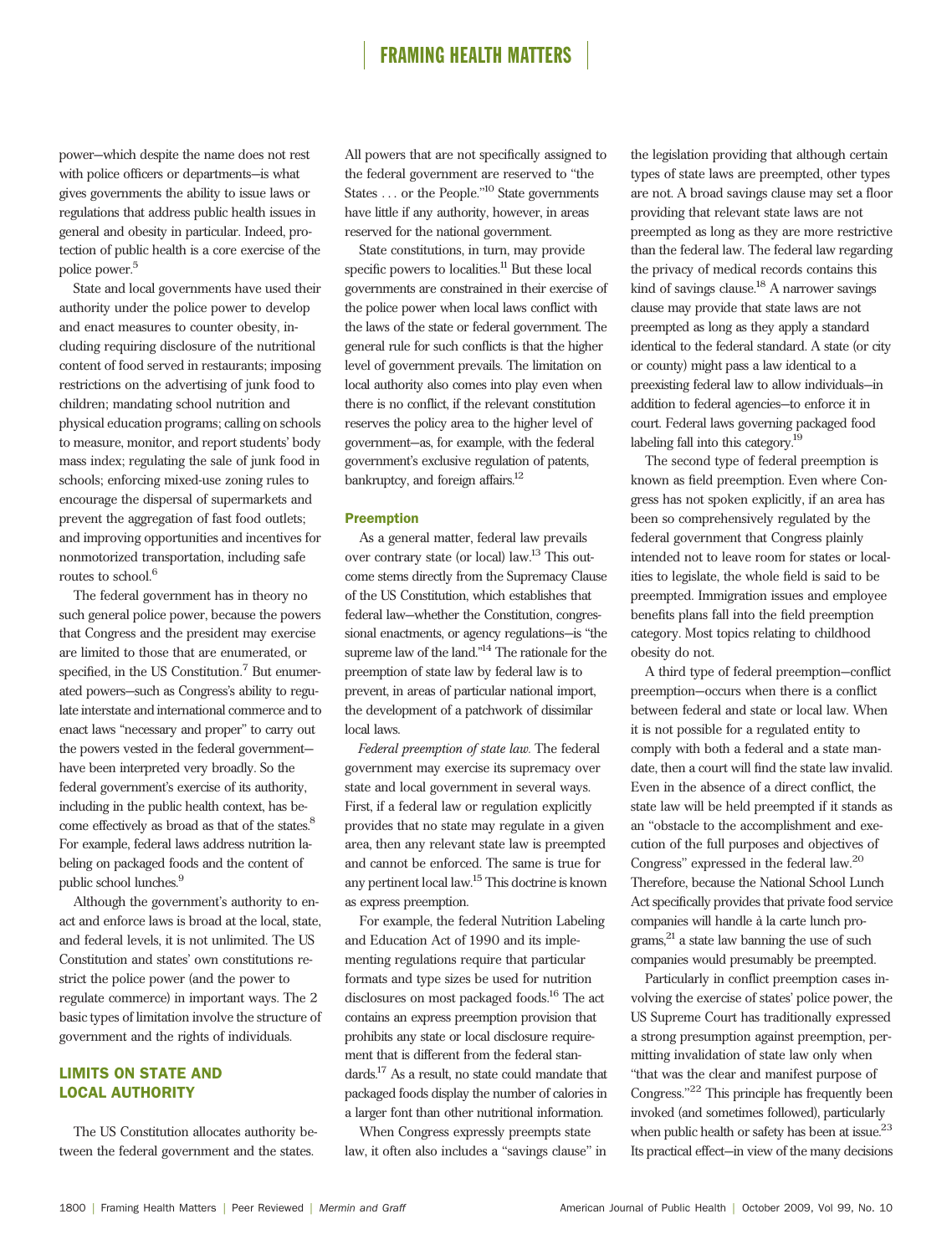that have found state or local law preempted has been difficult to discern.

State preemption of local law. Local ordinances face a further hurdle: in addition to the threat of federal preemption, they may be preempted by state law. State statutes can expressly preempt local ordinances on the same topic. For example, California enacted a law that requires chain restaurants to disclose nutritional information on their menus and menu boards; this law explicitly bars localities in the state, including those that had already passed similar measures, from regulating in this area.<sup>24</sup> State statutes may also invalidate local measures by field or conflict preemption. So even if it does not contain an express preemption provision, a comprehensive state retail food code might be interpreted as preempting a local ordinance regulating the ingredients of restaurant food.

#### Dormant Commerce Clause

Preemption is not the only federal law hazard that state and municipal legislation must avoid. A related but distinct peril is found in the Commerce Clause of the US Constitution, which provides that Congress has the ''power . . . to regulate commerce . . . among the several states."<sup>25</sup> The courts have found in this provision a dormant, or implicit, limitation on the ability of states and localities to pass regulations that affect interstate commerce. In short, even if Congress has not legislated in a particular area, state or local regulatory efforts may be invalidated on 1 of 2 grounds.

First, if a state or local regulation discriminates against out-of-state businesses—if it amounts to economic protectionism for instate businesses—then the regulation will likely be struck down as discriminatory. Most policies now contemplated by obesity prevention advocates would not be discriminatory under the Commerce Clause. But the burgeoning movement to encourage the consumption of locally grown foods could run up against accusations of discrimination. For example, a state law barring the sale of foods shipped more than 100 miles might be struck down as discriminating against out-of-state companies.<sup>26</sup> A municipal law barring all fastfood chain restaurants could be construed as a discriminatory effort to protect local nonchain restaurants.27

Second, if a state or local regulation is nondiscriminatory but still has an effect on interstate commerce, a court will use a balancing test to determine whether the burden imposed on interstate commerce outweighs the local benefits.<sup>28</sup> Courts are generally inclined to tip the scale in favor of the regulation when the local benefits involve the quintessential police power function of protecting public health.<sup>29</sup> This does not prevent businesses from including the Commerce Clause among their claims against state or local measures that have some bearing on interstate commerce. So a municipal law that benefited air quality and promoted physical activity by barring all motor vehicles from the city center would probably face a challenge (albeit a weak one) from trucking and delivery companies arguing that the measure unduly burdened the interstate movement of goods. The scale tends to tip against state and local laws regulating conduct that occurs wholly outside the state in question. Therefore Connecticut could not try to protect the health of in-state consumers by passing a law prohibiting any supplier from selling produce in another state for a lower price than it charges in Hartford or New Haven.<sup>30</sup>

A challenge under the dormant Commerce Clause will not succeed when Congress has explicitly stated that states may regulate in the area. The dormant Commerce Clause also generally does not apply when the state or locality is itself a participant in the market. The government may choose to contract only with in-state businesses for its own operations, such as running school programs or parks.<sup>31</sup>

### LIMITS ON FEDERAL, STATE, AND LOCAL AUTHORITY

Constitutional limitations on government authority result not just from the interplay of various levels of government but also from the individual rights guaranteed in the Bill of Rights and in analogous provisions in state charters. The protections of life, liberty, and property secured by the US Constitution and its state analogs may stand in the way even of legislation beneficial to public health.

#### Freedom of Speech

Perhaps the most familiar of individual constitutional rights is the freedom of speech. The First Amendment of the US Constitution and the free speech clauses of state constitutions restrict government's ability to restrain or compel the speech of individuals. Less wellknown is that the freedom of speech also extends to corporations and other business speakers. This protection for commercial speech—that is, advertising and other marketing has emerged from US Supreme Court decisions over the past 3 decades. The Court has struck down laws that prohibited businesses from advertising the price of their prescription drugs, the amount of alcohol in their beer, or (within 1000 feet of a school) the merits of their tobacco products.<sup>32</sup>

The fact that advertising receives some constitutional protection does not mean that it is safeguarded as zealously as ''pure'' speech. Under the US Constitution and most state constitutions, commercial speech receives a lower (intermediate) level of protection. For ordinances and other local measures restricting advertising, that protection takes the form of a test first articulated by the US Supreme Court in 1980 in a case involving the Central Hudson Gas & Electric Corporation $\real^{33}$  and refined in later decisions. The Central Hudson test asks first if the advertising promotes illegal activity or is false or inherently misleading. If so, then it receives no particular constitutional protection. If not, then any government effort to restrict the advertising must meet a fairly exacting standard: the government must have declared a substantial interest that it intends to achieve with the advertising regulation, the regulation must directly and materially advance the government interest, and the regulation must not restrict substantially more speech than necessary to achieve the government's goals—that is, there must be a reasonable fit between the scope of the regulation and the accomplishment of the government's objectives.

In recent years, the Central Hudson test has become a significant hurdle to clear. The US Supreme Court has made clear that laws restricting commercial speech, even in the interest of public health, and even in the interest of children, face substantial constitutional obstacles. For example, the Supreme Court has struck down regulations prohibiting tobacco billboards and signs within 1000 feet of schools because the ban eliminated too much commercial speech directed to adults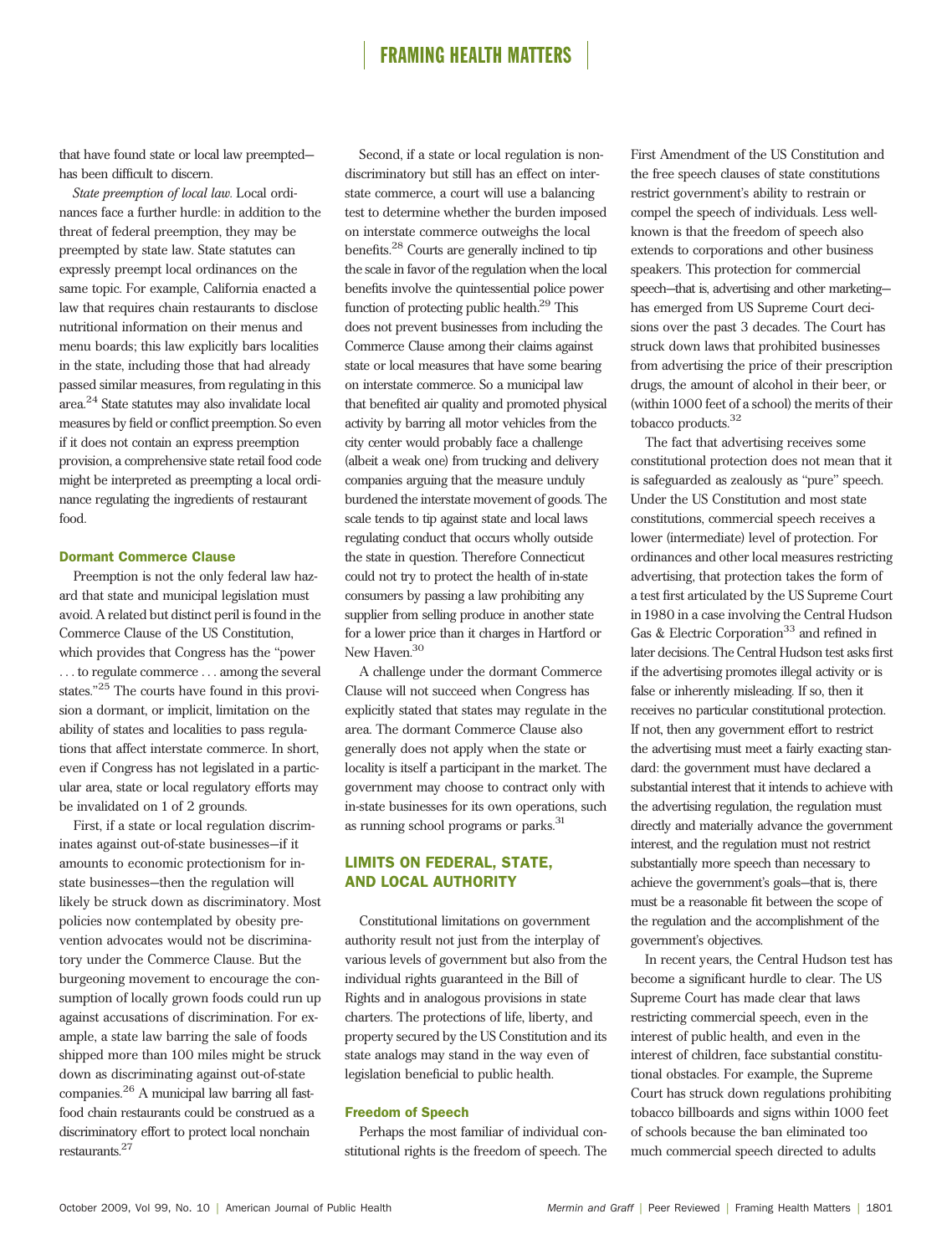about a legal product.<sup>34</sup> In the same case, the Court also invalidated a regulation forbidding instore tobacco advertising below 5 feet high because it doubted the effectiveness of the measure in keeping children from seeing the ads.

There are ways to avoid these obstacles. As the first part of the Central Hudson test suggests, measures that address only deceptive speech or speech promoting illegal activities are subject to a much more lenient form of review. A ban on advertisements stating the incorrect number of calories in a fast food meal, or a prohibition on marketing contraband dietary supplements, would face no significant First Amendment hurdles.

Furthermore, laws and regulations restricting all speech, or broad categories of speech, invoke heightened scrutiny from courts when they apply to communications in public places such as city streets and parks. But similar laws restraining speech in places that are not traditionally open to all speakers do not raise the same concerns.<sup>35</sup> For example, restrictions on food and beverage advertising in public schools, which are forums not generally open to all advertisers, will likely be reviewed under a more lenient standard: they must be reasonable and must not discriminate against a particular viewpoint.36 This is not a difficult standard to meet.

Courts look with greater favor on measures that do not restrict speech but rather add factual information to the marketplace of ideas so that consumers may make more informed decisions.<sup>37</sup> For this reason, a law requiring the disclosure of nutritional information on menu labels stands a much better chance of surviving a First Amendment challenge than would, for example, a law prohibiting restaurants from advertising the availability of supersized portions.<sup>38</sup>

Finally, the First Amendment draws a distinction between laws that target conduct and those that affect speech. In a classic example, a government regulation that addressed expressive conduct by prohibiting the burning of a draft card received more lenient First Amendment review (which it survived) than it would have if it had targeted antiwar speech.<sup>39</sup> A regulation of expressive conduct may stand if its purpose is unrelated to the communication of ideas, if it furthers an important government interest, and if it incidentally restrains no more speech than necessary to further its goal. In a

recent case, for example, the US Supreme Court observed that there was no constitutional problem with a measure requiring that cigarettes and other tobacco products be sold only from behind the counter rather than in self-service displays. Although there might have been a ''speech interest'' in placing the products in accessible bins, the government's purpose in enacting the ''appropriately narrow'' ban was to prevent shoplifting by minors, not to restrain the commercial communications of tobacco companies.40 Thus measures governing the positioning in stores of particular types of low-nutrient, highcalorie foods would be more likely to survive First Amendment review if they were targeted not at the communicative aspects of the foods' packaging but rather, for example, at the items' accessibility.

#### **Takings**

Other provisions of the Bill of Rights provide further protection to individuals (or, depending on one's point of view, additional obstacles to obesity prevention policies). The Fifth Amendment, best known for guaranteeing people's right to remain silent, also known as taking the Fifth, establishes that the government may not take private property for public use without just compensation to the owner. This takings principle applies primarily to real estate—both to eminent domain actions that condemn private property for public use and to regulations that functionally deprive owners of the use of their property.

Several principles guide the inquiry into whether a taking has occurred. First, if the government action includes a permanent physical occupation, then there is a taking and the state must pay just compensation to the owner for the value of the property appropriated.<sup>41</sup> This standard would require payment, for example, if the government were to use private land to create a bike path to school. The obligation would hold regardless of whether the government actually appropriated the land or merely designated the course of the bike path and left the land in private hands. Courts have found a physical occupation in either case. Another strategy sometimes proposed by obesity prevention advocates—requiring that specific sections of supermarkets be set aside for the provision of nutritious food—might also be challenged as a taking of this type.

Second, a taking occurs whenever a regulation deprives owners of all economically viable use of their property.<sup>42</sup> This standard is rarely met; courts have found very few regulations that rendered land wholly commercially nonviable. Little short of a zoning law prohibiting all development of any kind would fall under this standard.

Finally, the government may engage in a taking whenever a regulation goes too far—in other words, when it imposes burdens on the private landowner that in all justice and fairness should be borne by the public as a whole.<sup>43</sup> Unlike the other 2 standards, this is not a clear-cut inquiry but instead requires analysis and balancing of the facts and interests in each case.

Courts have determined a few factors that have particular significance in this third type of inquiry: (1) the economic impact of the regulation, (2) the degree of interference with reasonable ''investment-backed expectations,'' and  $(3)$  the character of the governmental action.<sup>44</sup> In practice, however, few land use restrictions are held to be compensable takings under this 3-factor inquiry.

A regulation runs more constitutional risk when it prohibits a use of land that was previously permitted. Indeed, several states' laws specifically exempt preexisting uses of land that become nonconforming when local zoning ordinances are amended.<sup>45</sup> Other states provide a more limited guarantee, requiring that any new regulation not apply to existing concerns for a particular period.

Forward-looking ordinances are less likely to raise judicial concerns than are retroactive measures. A blanket ban on fast food restaurants in a county, or even a retroactive density rule requiring a certain number of feet between chain restaurants, would receive more searching judicial scrutiny than would a provision requiring, for example, that in the future developers set aside part of their property for a walking and biking trail or dedicate a portion of their supermarket shelf space to healthful foods. Such conditions on the approval of proposed developments will not trigger the compensation requirement as long as they (1) are strongly linked to a legitimate government interest that would have justified the denial of the permit in the first instance and (2) are roughly proportional to the anticipated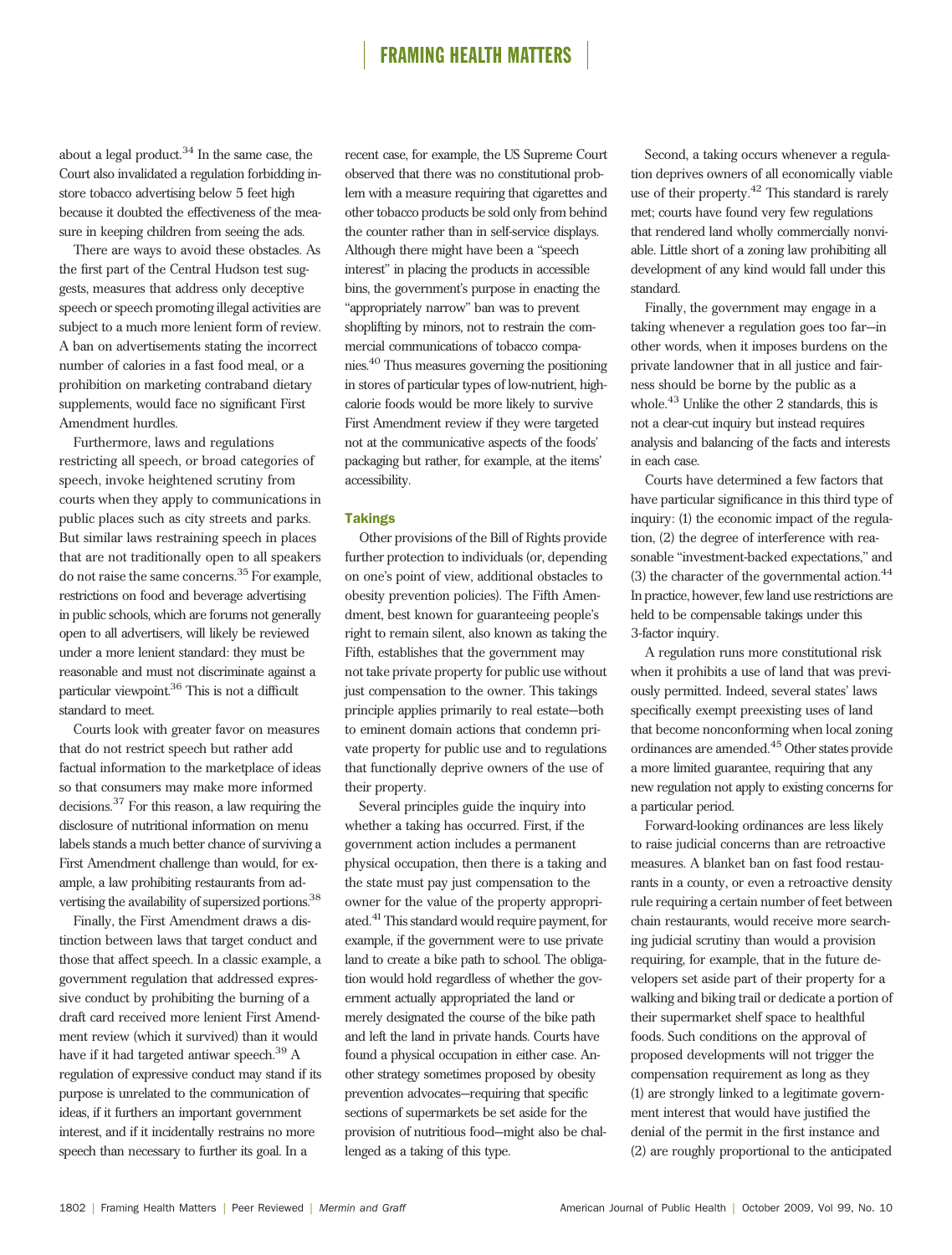effect of the project for which the permit is sought.<sup>46</sup>

If a court finds that a taking has occurred, it must then determine precisely what just compensation to the property owner would be. But the court may also disallow the government action entirely if it finds that the property has been taken not for a public use but rather to enrich special interests.

Finally, most state constitutions contain a takings clause that may be more protective of private property rights than is the US Constitution, either as to which purposes may count as a valid public use of private property or as to when government restrictions on private land use constitute a taking.<sup>47</sup>

#### Substantive Due Process

Businesses and individuals are afforded additional protections by the Fifth and Fourteenth Amendments. The government is prohibited by these provisions from depriving people of life, liberty, or property without due process of law. The US Constitution guarantees 2 basic kinds of due process. The assurance of procedural due process requires that the state follow proper procedures—providing adequate notice, a fair trial, and so on—when it seeks to take away or limit a person's freedom or possessions.

Substantive due process refers to the principle that the government may not deprive people of fundamental liberty rights without a legitimate justification. The guarantee of substantive due process functions as something of a catch-all provision. Because the understanding of which rights are fundamental may change over time, substantive due process vests discretion in courts to determine which rights are so basic that they must be protected even without being specifically mentioned in the Constitution.

The best-known current applications of substantive due process involve the right to privacy and personal autonomy.<sup>48</sup> Privacy protections also derive from state constitutional and statutory provisions that, unlike the federal Constitution, explicitly guarantee the right to privacy.49

Courts may look with heightened scrutiny at obesity prevention measures that implicate the privacy or liberty of students, families, or consumers. For example, an ordinance forbidding

families from consuming junk food in their own homes would raise serious constitutional concerns. On the other hand, measures barring the sale of certain foods within city limits would likely withstand a challenge by people claiming the liberty to access those foods conveniently. This type of challenge might include politically potent arguments regarding consumer sovereignty or consumer disenfranchisement—that is, the asserted right of consumers to eat what they want—but as a legal matter the challenge is unlikely to succeed. It seems improbable that a court would find a fundamental right to easy access to the foods of one's choice.

With respect to children, a requirement that public schools determine students' body mass index would probably pass constitutional muster, because weighing and measuring a student involves relatively minimal intrusion. Compelled screening for diabetes might be a closer call, because it requires a more intrusive blood test and because the state interest in preventing the spread of illness is arguably reduced in the absence of a contagious disease.

As with other individual constitutional rights, the right to substantive due process is more likely to obstruct government actions when those actions are mandatory rather than voluntary and more intrusive or burdensome rather than less.

#### Equal Protection

In addition to due process, the Fifth and Fourteenth Amendments to the US Constitution guarantee that no person may be denied the equal protection of the laws.<sup>50</sup> This principle is best known for prohibiting discrimination on the basis of such characteristics as race, religion, or gender, but it may be invoked any time the government distinguishes between members of a group. A court will apply heightened scrutiny, however, only where the disfavored group (or individual) is a member of a protected class—that is, a category defined by inherent characteristics and historically subject to discrimination because of those characteristics. (Obese people have not been found to be such a class.) In other circumstances, all that the government must show is a rational basis—that is, a legitimate reason—for the distinction. In such instances, including almost all cases involving economic regulation, the legitimate reason need not even be one that was relied on at

the time of enactment.<sup>51</sup> State constitutions' equal protection provisions are generally very similar or identical to the federal standard.

Just about all presently contemplated legislation targeting obesity would trigger only rational-basis scrutiny and therefore would survive an equal protection challenge. For instance, there should be no constitutional problem with requiring menu labeling only by restaurants with 15 or more outlets in the state. Such a distinction is made in the context of economic regulation under the state or locality's police power and can be justified by, for example, the increased resources available to larger businesses to engage in the nutritional analysis and menu design necessary to comply with the statute. More serious challenges might be raised to an explicitly race-based restriction on, for example, the number or density of fast food restaurants in largely African American or Latino neighborhoods. African Americans and Latinos have been disproportionately affected by the obesity epidemic $52$ ; nonetheless, government measures targeted at a protected class—even with the best of intentions—are subject to particular scrutiny from the courts.

#### Contract Clause

A final constitutional provision that may affect local obesity prevention initiatives is the Contract Clause. Article I, section 10 of the US Constitution provides that ''no State shall . . . pass any Law . . . impairing the Obligation of Contracts."<sup>53</sup> Therefore, a newly enacted law prohibiting carbonated soft drinks in vending machines in schools, for example, may raise constitutional issues regarding the effect of such a measure on preexisting contracts between school districts and soft drink companies.

Scrutiny under the Contract Clause is triggered only when a law substantially impairs a party's rights under an existing contract. To survive such scrutiny, a piece of legislation must (1) serve a significant and legitimate public interest ''such as the remedying of a broad and general social or economic problem'' to ensure that the state is exercising its police power rather than providing a benefit to special interests and (2) be a reasonable and focused means of promoting that interest.<sup>54</sup> With respect to this second requirement, courts generally defer to legislative judgment on the necessity and reasonableness of a particular measure. This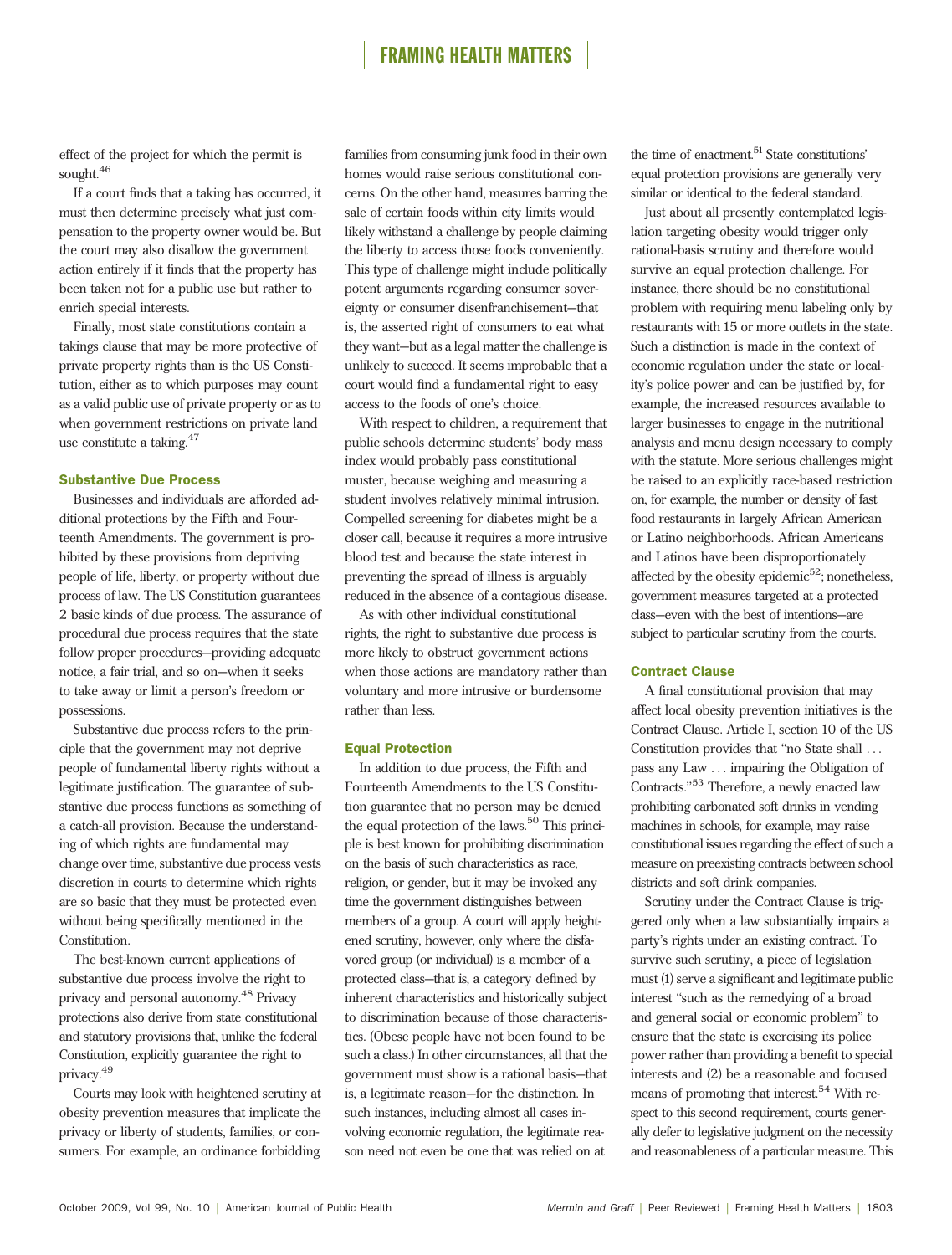is especially true when the contract involves a highly regulated field where the possibility of legislative changes should reasonably have been contemplated by the parties to the contract. When the measure has been enacted for public health reasons, courts' deference is further enhanced.55

On the other hand, when the government itself is a party to the contract, courts' scrutiny of a regulatory measure increases. Courts will take a closer look to ensure that the government does not unfairly use its legislative power to make unilateral modifications to its contracts.

Although the hypothetical vending machine law involves food provided in public schools—a highly regulated area—the fact that the school district is one of the contracting parties might cause a court to look more searchingly at the motivation for and process of adoption of the measure. If the contracting entity and regulating entity are entirely different—as would be the case, for instance, with a state law and a school district contract—then the chances of the measure's being upheld would increase. The measure's chances would also be enhanced by the fact that it was passed to foster public health.

#### **CONCLUSION**

Public health advocates contemplating local, state, and federal measures to combat obesity have a good deal of leeway in which to operate. It is useful, however, to be aware of the constitutional and statutory pitfalls that may lie in wait.

The federal structure of government and the guarantee of individual constitutional rights are cherished features of the American system. These honored and abstract principles, however, may have very concrete consequences for those seeking to combat the epidemic of obesity in children.

This primer is meant not to deter obesity prevention efforts but to foster them. A basic awareness of potential constitutional and statutory obstacles may assist in developing legislative and regulatory measures that stand a better chance of being enacted and of ultimately going into effect. Each such measure seeks, after all, to enhance the well-being of precisely those People whose welfare the

drafters of the Constitution and founders of our legal system sought to protect.  $\blacksquare$ 

#### About the Authors

Seth E. Mermin is a consultant with Public Health Law & Policy, Oakland, CA, and is also with the School of Law, University of California, Berkeley. Samantha K. Graff is with Public Health Law & Policy, Oakland.

Correspondence should be sent to Samantha K. Graff, Public Health Law & Policy, 2201 Broadway, Suite 502, Oakland, CA 94612 (e-mail: sgraff@phlpnet.org). Reprints can be ordered at http://www.ajph.org by clicking the ''Reprints/Eprints'' link.

This article was accepted January 12, 2009.

#### **Contributors**

S. E. Mermin wrote the article. S. K. Graff originated the study idea and structure and edited the article.

#### Acknowledgments

The Robert Wood Johnson Foundation provided funding for this work through the National Policy & Legal Analysis Network to Prevent Childhood Obesity (grant 62083).

We thank Nora L. Howley and Jerome Williams for their insightful comments on an early version of this article.

#### Human Participant Participation

No protocol approval was required because data were obtained from secondary sources.

#### **References**

1. Office of the Surgeon General, The Surgeon General's Call to Action to Prevent Overweight and Obesity (Washington, DC: Department of Health and Human Services, 2001), xii.

2. Marbury v. Madison, 5 U.S. 137, 177 (1803).

3. U.S. Constitution, art. 6.

4. U.S. Constitution, amend. 10. (''The powers not delegated to the United States by the Constitution, nor prohibited by it to the states, are reserved to the states respectively, or to the people.'')

5. See Kroplin v. Truax, 119 Ohio 610, 621 (1929); Patrick v. Riley, 209 Cal. 350, 354 (1930).

6. See Tegan K. Boehmer, et al., ''Patterns of Childhood Obesity Prevention Legislation in the United States,'' Preventing Chronic Disease 4, no. 3(2007): 2, Table 1, http://www.cdc.gov/pcd/issues/2007/jul/06\_0082. htm (accessed August 5, 2009).

7. U.S. Constitution, art. 1, sec. 8; U.S. Constitution, art. 2, sec. 2.

8. U.S. Constitution, art. 1, sec. 8; Gonzales v. Raich, 545 U.S. 1 (2005).

9. Nutrition Labeling and Education Act of 1990, U.S. Code 21 (2008), sec. 343-1(a)(4); National School Lunch Act, U.S. Code 42 (2008), sec. 1751.

10. U.S. Constitution, amend. 10.

11. E.g., California Constitution, art. 11; Minnesota Constitution, art. 12.

12. U.S. Constitution, art. 1, sec. 8.

- 13. Gibbons v. Ogden, 22 U.S. 1 (1824).
- 14. U.S. Constitution, art. 6.

15. Hillsborough County v. Automated Med. Lab., Inc., 471 U.S. 707, 713 (1985).

16. Nutrition Labeling and Education Act of 1990, sec. 343–1; Code of Federal Regulations 21, sec. 101.2– 101.18 (2008).

17. Nutrition Labeling and Education Act of 1990, sec.  $343-1(a)(4)$ .

18. Health Insurance Portability and Accountability Act (HIPAA), Public Law 104-19142, sec. 264(c)(2) (2008), codified in note at U.S. Code 42 (2008), sec. 1320d-2; and Code of Federal Regulations 45, sec. 160.201– 160.205.

19. E.g., Nutrition Labeling and Education Act of 1990, sec. 343-1(a)(4).

20. Hines v. Davidowitz, 312 U.S. 52, 67 (1941).

21. See U.S. Code 42 (2008), sec. 1758(e).

22. Ray v. Atlantic Richfield Co., 435 U.S. 151, 157 (1978).

23. E.g., Altria Group, Inc. v. Good, 129 S.Ct. 528 (2008). Note that this presumption has little effect in areas where the federal government has traditionally regulated extensively, such as national banks, highway safety, and medical devices. Nor does it apply when, as has increasingly been the case, Congress includes broad and explicit preemption provisions in federal legislation. See U.S. House of Representatives, Committee on Government Reform, Minority Staff Special Investigations Division, Congressional Preemption of State Laws and Regulations (June 2006) (finding House and Senate had voted 57 times in previous 5 years to preempt state laws and regulations, with 27 of the bills having been enacted as statutes). http://oversight.house.gov/documents/20060606095331-23055.pdf (accessed August 5, 2009).

24. Cal. Health & Safety Code, sec. 114094 (West 2008).

25. U.S. Constitution, art. 1, sec. 8, cl. 2.

26. See Dean Milk Co. v. Madison, 340 U.S. 349 (1951). A state is free under the Commerce Clause to disadvantage its own producers. A state may require, for example, that all in-state chain restaurants post nutritional information on their menu boards, even though competitors across the state line face no such requirement. The Constitution envisions that these businesses will be able to have their say in the state's political process and will not therefore require further protection.

27. See Cachia v. Islamorada, 542 F. 3d 839 (11th Cir. 2008).

28. See Pike v. Bruce Church, Inc., 397 U.S. 137 (1970).

29. See Huron Portland Cement Co. v. City of Detroit, 362 U.S. 440, 443 (1960).

30. Cf. Healy v. Beer Institute, Inc., 491 U.S. 324 (1984).

31. Reeves v. William Stake, 447 U.S. 429 (1980).

32. Virginia Board of Pharmacy v. Virginia Citizens Consumer Council, 425 U.S. 748 (1976); Rubin v. Coors Brewing Co., 514 U.S. 476 (1995); Lorillard Tobacco Co. v. Reilly, 533 U.S. 525 (2001).

33. Central Hudson Gas & Electric Corp. v. Public Service Commission of New York, 447 U.S. 557 (1980).

34. Lorillard, 533 U.S. 565.